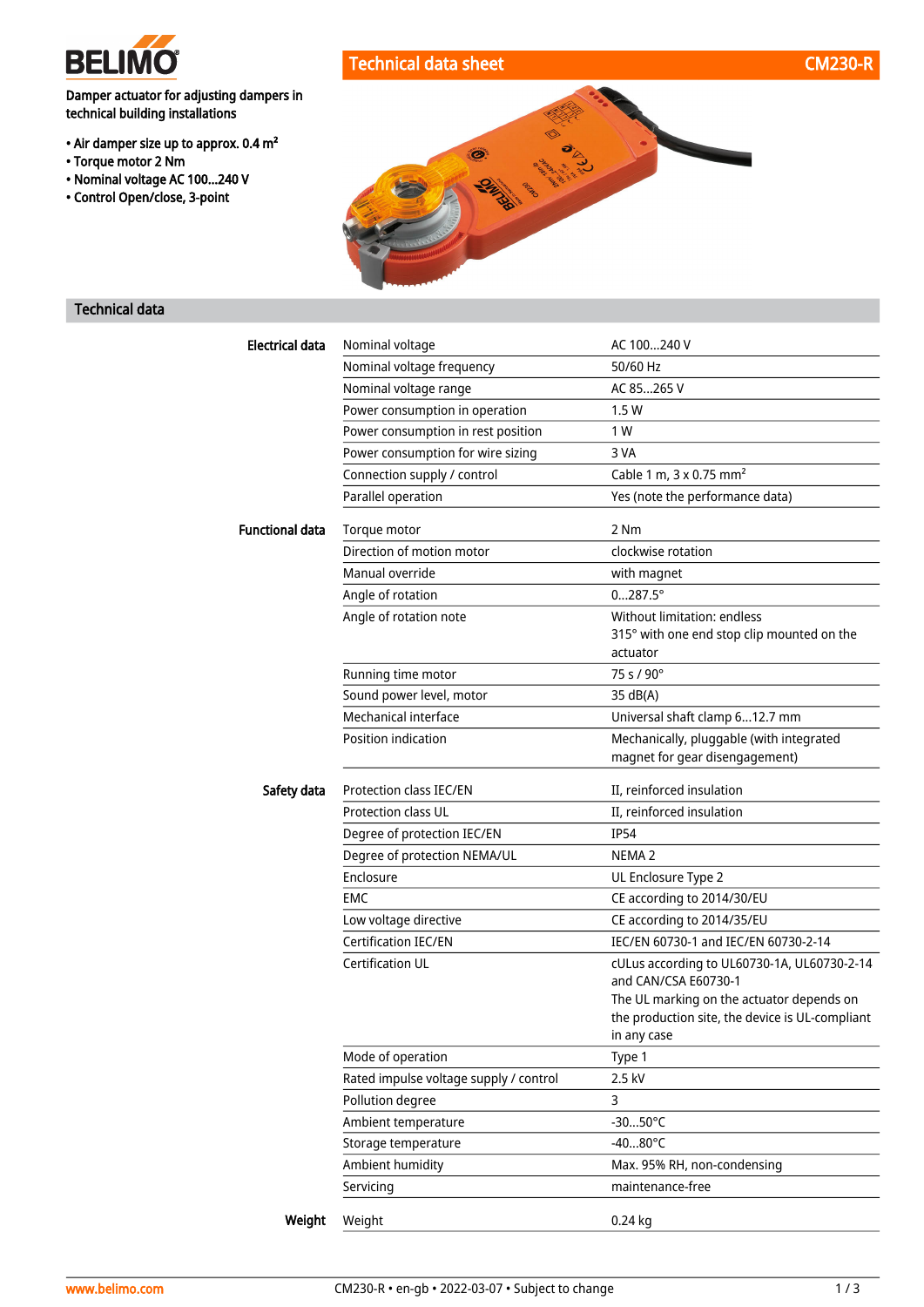

| Safety notes |  |
|--------------|--|
|              |  |

| <b>Product features</b>        | • This device has been designed for use in stationary heating, ventilation and air-conditioning<br>systems and must not be used outside the specified field of application, especially in aircraft or<br>in any other airborne means of transport.<br>• Outdoor application: only possible in case that no (sea) water, snow, ice, insolation or<br>aggressive gases interfere directly with the device and that it is ensured that the ambient<br>conditions remain within the thresholds according to the data sheet at any time.<br>• Caution: Power supply voltage!<br>• Only authorised specialists may carry out installation. All applicable legal or institutional<br>installation regulations must be complied during installation.<br>• The device may only be opened at the manufacturer's site. It does not contain any parts that<br>can be replaced or repaired by the user.<br>• Cables must not be removed from the device.<br>• To calculate the torque required, the specifications supplied by the damper manufacturers<br>concerning the cross-section, the design, the installation situation and the ventilation<br>conditions must be observed.<br>The device contains electrical and electronic components and must not be disposed of as<br>household refuse. All locally valid regulations and requirements must be observed. |             |
|--------------------------------|---------------------------------------------------------------------------------------------------------------------------------------------------------------------------------------------------------------------------------------------------------------------------------------------------------------------------------------------------------------------------------------------------------------------------------------------------------------------------------------------------------------------------------------------------------------------------------------------------------------------------------------------------------------------------------------------------------------------------------------------------------------------------------------------------------------------------------------------------------------------------------------------------------------------------------------------------------------------------------------------------------------------------------------------------------------------------------------------------------------------------------------------------------------------------------------------------------------------------------------------------------------------------------------------------------------------------------------------------------|-------------|
| Simple direct mounting         |                                                                                                                                                                                                                                                                                                                                                                                                                                                                                                                                                                                                                                                                                                                                                                                                                                                                                                                                                                                                                                                                                                                                                                                                                                                                                                                                                         |             |
|                                | The actuator is mounted directly on the damper shaft ( $\varnothing$ 612.7 mm) with a universal shaft<br>clamp and then secured with the anti-rotation clip, to prevent it from rotating.                                                                                                                                                                                                                                                                                                                                                                                                                                                                                                                                                                                                                                                                                                                                                                                                                                                                                                                                                                                                                                                                                                                                                               |             |
|                                | The anti-rotation clip Z-ARCM is included in the scope of delivery.                                                                                                                                                                                                                                                                                                                                                                                                                                                                                                                                                                                                                                                                                                                                                                                                                                                                                                                                                                                                                                                                                                                                                                                                                                                                                     |             |
| <b>Manual override</b>         | Manual override with magnet possible (the gear is disengaged as long as the magnet adheres<br>to the magnet symbol). The magnet for gear disengagement is integrated in the position<br>indication.                                                                                                                                                                                                                                                                                                                                                                                                                                                                                                                                                                                                                                                                                                                                                                                                                                                                                                                                                                                                                                                                                                                                                     |             |
| Adjustable angle of rotation   | Adjustable angle of rotation with mechanical end stops.                                                                                                                                                                                                                                                                                                                                                                                                                                                                                                                                                                                                                                                                                                                                                                                                                                                                                                                                                                                                                                                                                                                                                                                                                                                                                                 |             |
| High functional reliability    | The actuator is overload protected, requires no limit switches and automatically stops when the<br>end stop is reached.                                                                                                                                                                                                                                                                                                                                                                                                                                                                                                                                                                                                                                                                                                                                                                                                                                                                                                                                                                                                                                                                                                                                                                                                                                 |             |
| <b>Accessories</b>             |                                                                                                                                                                                                                                                                                                                                                                                                                                                                                                                                                                                                                                                                                                                                                                                                                                                                                                                                                                                                                                                                                                                                                                                                                                                                                                                                                         |             |
| <b>Mechanical accessories</b>  | <b>Description</b>                                                                                                                                                                                                                                                                                                                                                                                                                                                                                                                                                                                                                                                                                                                                                                                                                                                                                                                                                                                                                                                                                                                                                                                                                                                                                                                                      | <b>Type</b> |
|                                | Anti-rotation clip, Multipack 20 pcs.                                                                                                                                                                                                                                                                                                                                                                                                                                                                                                                                                                                                                                                                                                                                                                                                                                                                                                                                                                                                                                                                                                                                                                                                                                                                                                                   | Z-ARCM      |
|                                | Gear disengagement magnet, Multipack 20 pcs.                                                                                                                                                                                                                                                                                                                                                                                                                                                                                                                                                                                                                                                                                                                                                                                                                                                                                                                                                                                                                                                                                                                                                                                                                                                                                                            | Z-MA        |
|                                | Position indicator, Multipack 20 pcs.                                                                                                                                                                                                                                                                                                                                                                                                                                                                                                                                                                                                                                                                                                                                                                                                                                                                                                                                                                                                                                                                                                                                                                                                                                                                                                                   | Z-PICM      |
|                                | End stop clip, Multipack 20 pcs.                                                                                                                                                                                                                                                                                                                                                                                                                                                                                                                                                                                                                                                                                                                                                                                                                                                                                                                                                                                                                                                                                                                                                                                                                                                                                                                        | Z-ESCM      |
|                                | Shaft extension 170 mm Ø10 mm for damper shaft Ø 616 mm                                                                                                                                                                                                                                                                                                                                                                                                                                                                                                                                                                                                                                                                                                                                                                                                                                                                                                                                                                                                                                                                                                                                                                                                                                                                                                 | AV6-20      |
| <b>Electrical installation</b> |                                                                                                                                                                                                                                                                                                                                                                                                                                                                                                                                                                                                                                                                                                                                                                                                                                                                                                                                                                                                                                                                                                                                                                                                                                                                                                                                                         |             |



### Caution: Power supply voltage!

Parallel connection of other actuators possible. Observe the performance data.